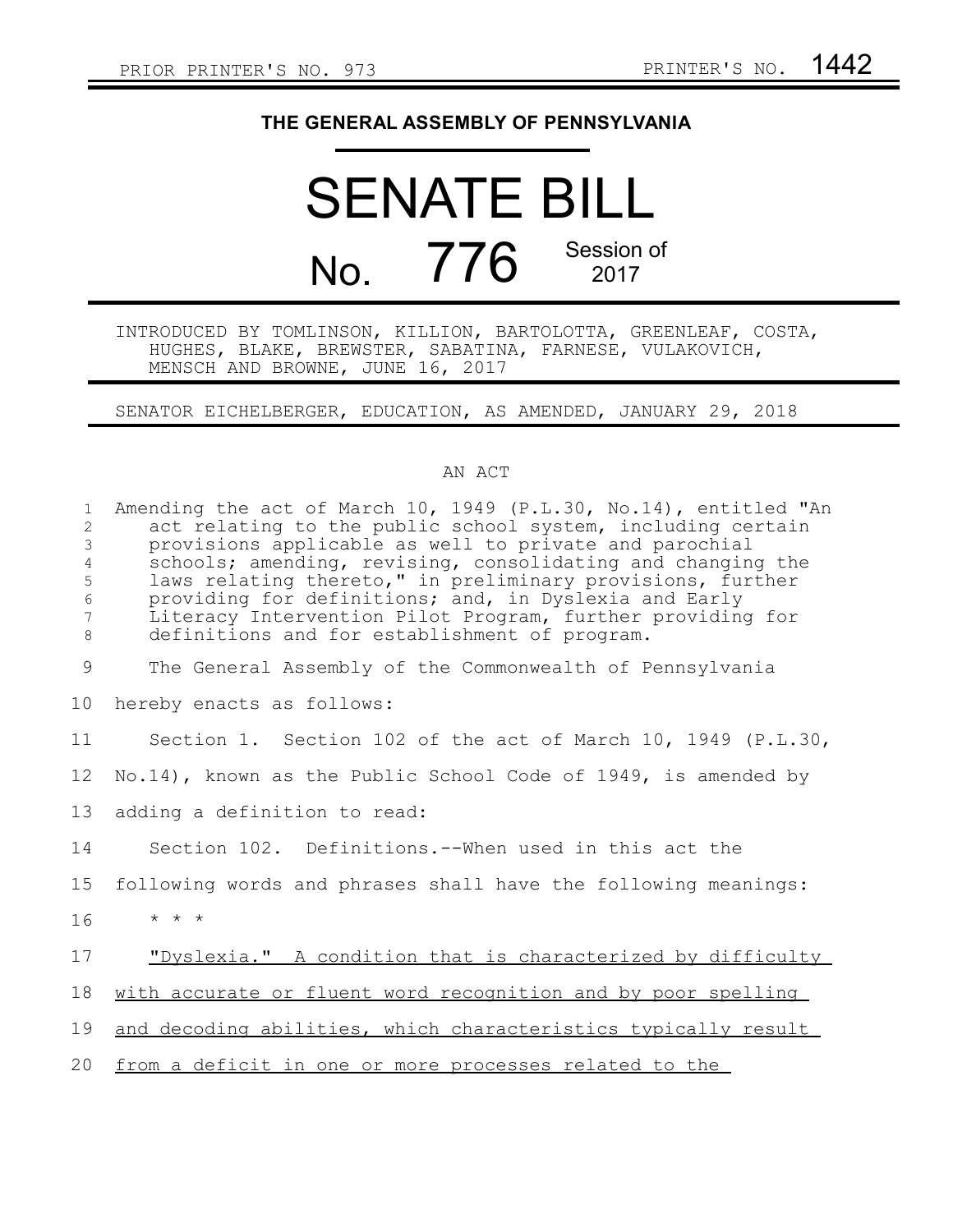phonological component of language, that is often unexpected in relation to other cognitive abilities and the provision of effective classroom instruction and that may result in problems in reading comprehension and reduced reading experience that may impede the growth of vocabulary and background knowledge. \* \* \* Section 2. Sections 1702-C and 1703-C(b) AND (C) of the act **<-** are amended to read: Section 1702-C. Definitions. The following words and phrases when used in this article shall have the meanings given to them in this section unless the context clearly indicates otherwise: "Department." The Department of Education of the 1 2 3 4 5 6 7 8 9 10 11 12 13

Commonwealth. 14

["Dyslexia." A condition that is characterized by difficulty with accurate or fluent word recognition and by poor spelling and decoding abilities, which characteristics typically result from a deficit in one or more processes related to the phonological component of language, that is often unexpected in relation to other cognitive abilities and the provision of effective classroom instruction and that may result in problems in reading comprehension and reduced reading experience that may impede the growth of vocabulary and background knowledge. The term shall apply only for purposes of the pilot program.] 15 16 17 18 19 20 21 22 23 24

"Intensive intervention." Explicit, multisensory, synthetic phonics instruction and a structured language program delivered with fidelity by a trained interventionist. The term shall apply only for purposes of the pilot program. 25 26 27 28

"Pilot program." The Dyslexia and Early Literacy Intervention Pilot Program established under this article. 29 30

20170SB0776PN1442 - 2 -